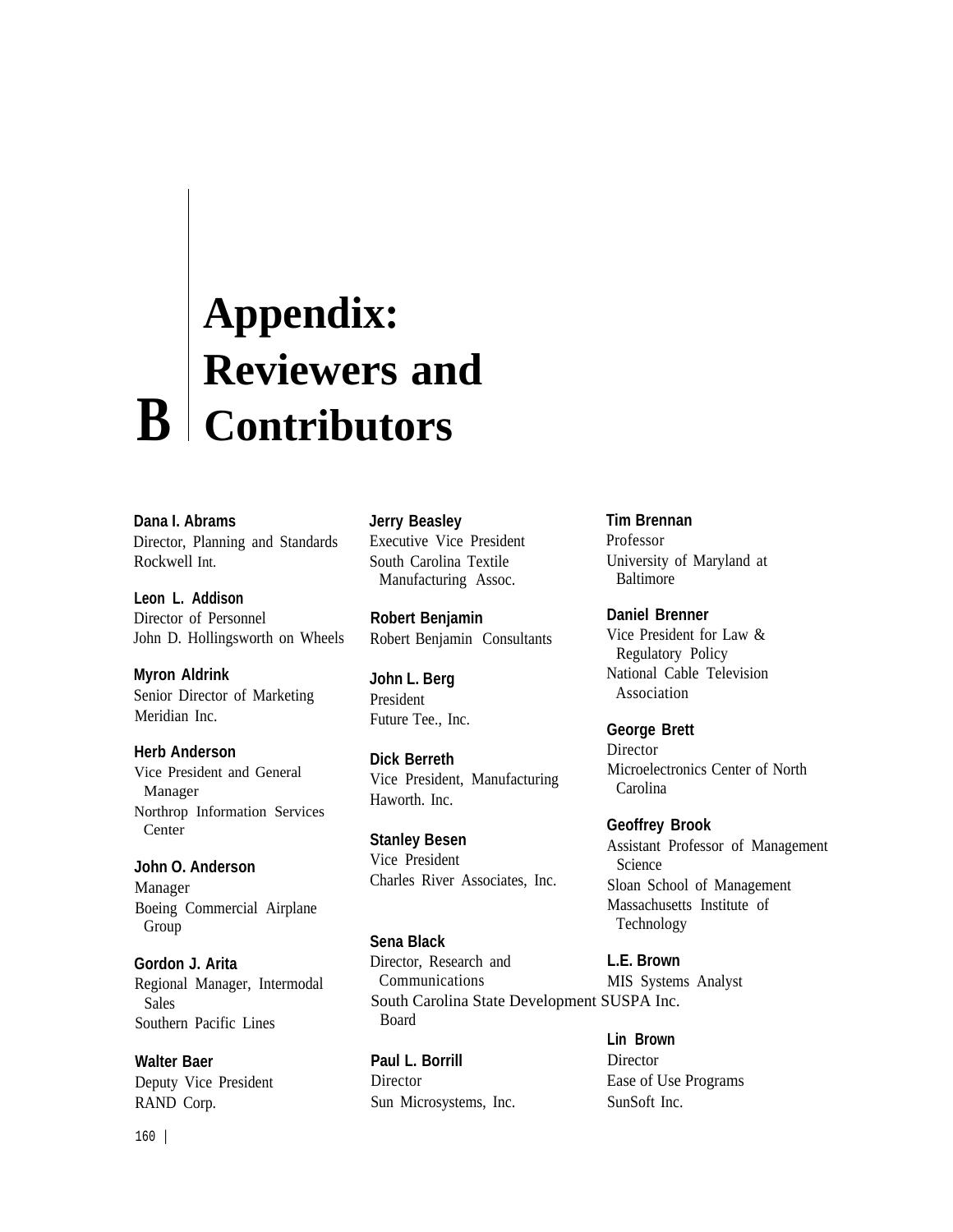### **Appendix B: Reviewers and Contributors | 161**

## **Richard Bruce**

President Group Communications/Xerox Document Con. Xerox Palo Alto Research Center

**Gary A. Burgess** General Manager McDonnell Douglas

**Peter N. Butenhoff** President Textile/Clothing Technology Corp.

**Pete Butkiewicz** Executive Secretary Kent-lonia Labor Council, AFL-CIO

**Dave Byrne** Senior Account Manager Clemson Fabrics Milliken & Co.

**Linda A. CalIon** Attorney at Law Berliner and Cohen

**Terri Carlton** Administrative Director Institute of Business Designers

**George Connick** President University of Maine

**Paul Cornell** Manager, Behavioral & Environment Research Steelcase

**Russell R. Coyner** Executive Director BIFMA

**Geri Cross** Econimic Development Manager City of Sunnyvale, CA

#### **Frank Degar**

Associate Director Extension Operations, Southeast Manufacturing Technology Center University of South Carolina

**Doug Dennis** Strategic Programs Manager Computer Systems Silicon Graphics

**R.W. Dillon** Executive Vice President Steel Heddle

**Henriette T. Douglas** Management Information Systems TRW Vehicle Safety Systems, Inc.

**Charlotte S. DuBose** Director of Retail Partnership/VISA Milliken & Co.

**Manek Dustoor** Director for Technologies and **Concepts** Haworth, Inc.

**Judson H. Early** Director, Research and Development Textile/Clothing Technology Corp.

**Jay M. Engineer** Plant Manager Fashion Fabrics of America

**Fred Falk** Technical Manager Project Engineering and Development John D. Hollingsworth on Wheels

**Richard Fazzone** Telecommunications Affairs Manager GE Information Services Co.

**Frank Fisher** Visiting Scholar Lyndon B. Johnson School of Public Affairs

**Richard Fry** Director, Management Information Services American Seating

**Jim Fulton** Technical Manager Microelectronics Center of North Carolina

**Francesco Garibaldo** Research Director Institute for Economic and Social Research Bologna, Italy

**Henry Geller Director** Washington Center for Policy Research

**Arthur B. Goodwin** Manager of Transportation Projects WORLDPORT LA

**Charles E. Grantham** President Institute for the Study of Distributed Work

**John E. Gross** Group Leader McDonnell Douglas

**A mar Gupta** Sloan School of Management Massachusetts Institute of Technology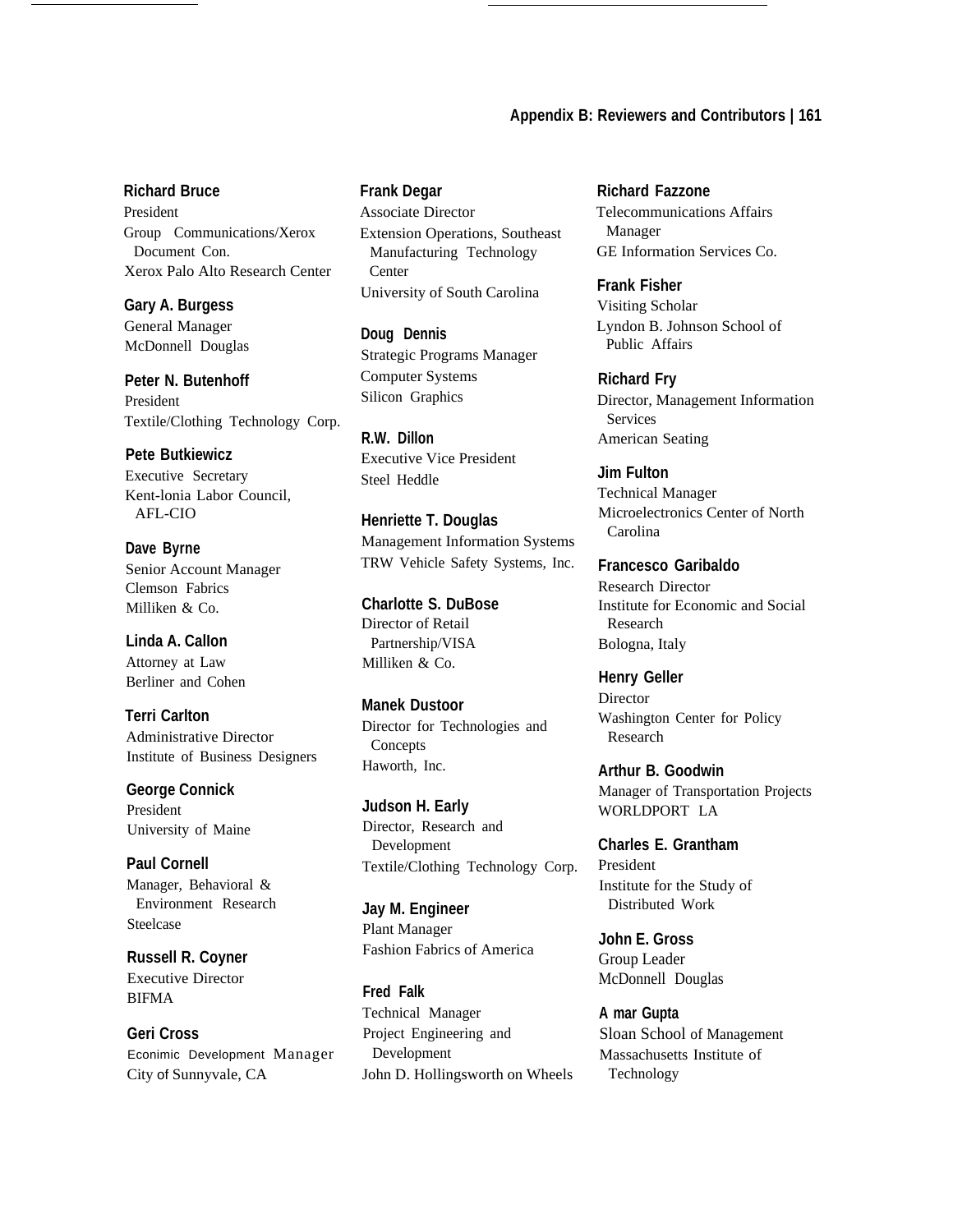#### **162 I Electronic Enterprises: Looking to the Future**

**Dale N. Hatfield** President Hatfield Associates, Inc.

**Ed Hill** Site Director Clemson University

**Arnold J. Hooton** Manager, Technology Assurance The Knoll Group

**Catherine Howells** Manager, External Standards Boeing Computer Services

**Ken Hubbell** Computer Graphics Designer Textile/Clothing Technology Corp.

**Robert Johnston** Corporate Liaison Public Policy Department Herman Miller Inc.

**Mary Gardiner Jones** President Consumer Interest Research Institute

**Brian Kahin** Director, Information Infrastructure Project Harvard University

**Ted M. Kahn** Research Scientist & Director of Technology Development Institute for Research on Learning

**Richard Kennedy** President Kennedy Research

**Dan Keyes** Technical Specialist Applied Technology Center

**Birgit M. Klohs** Executive Director Grand Rapids Area Chamber of Commerce

**Robert Koplowitz** Director Logistics Services Port of Seattle

**Ellee Koss** Associate The Human Resources Management Group, Inc.

**P.E. (Pat) Lanthier** Director, Public Policy and Technology Pacific Bell

**William Lehr** Professor Columbia University School of Business

**Harvey G. Lehtman** Strategic Technology, Planning & **Quality** Apple Computer, Inc.

**W. Douglas Lewis** Chief Information Officer AT&T Network Systems

**James L. Lemons** President Center for Applied Textile Technology

**Michael Liebhold** Senior Scientist Apple Computer, Inc.

**John D.C. Little** Institute Professor Massachusetts Institute of Technology

**Stuart E. Madnick** Professor of Management Science Sloan School of Management Massachusetts Institute of Technology

**Thomas W. Malone CEO** Milliken and Co.

**Elliot Maxwell** Assistant Vice President Policy and Issues Management Pacific Telesis

**Gloria Mayer** Chief Operating Officer Friendly Hills Health Network

**Bruce McConnell** Chief, Information Policy Office of Management and Budget

**Dennis James McIntosh** Executive Director Center for Office Technology

**Udo Mehlberg** Director, Technology and Research Port of Tacoma

**William L. Miller** Director, Research and Development Steelcase

**W.L. Mitchell** Administrative Manager Project Engineering and Development John D. Hollingsworth on Wheels

**Jonathan Morell** Senior Member, Technical Staff Industrial Technology Institute

**Joel Moses** Dean, School of Engineering Massachusetts Institute of Technology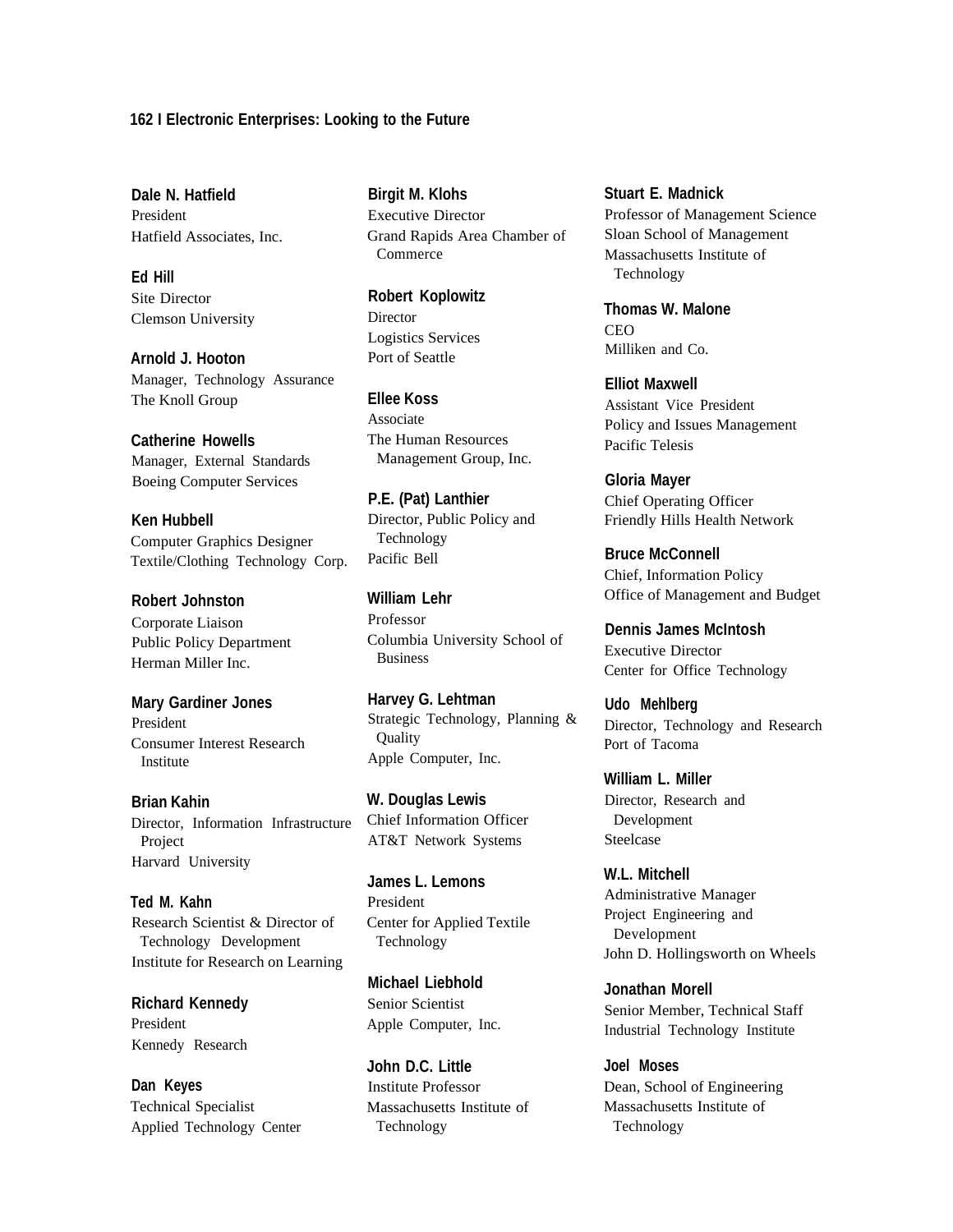## **Appendix B: Reviewers and Contributors I 163**

**Dennis Nagel** Ford Motor Co.

**Jeff Newman** Fielding Institute

**Eli Noam** Director Columbia Institute for Tele–Information Columbia University

**Stephen Nobel** Vice President The Right Place Program

**AlexOsadzinski** Director Markets & Product Strategy Sun Microsystems Computer Corp.

**John (Jack) Peck** Professor, Department of Computer Science Clemson University

**Ken Peterson** General Manager, Regulatory Affairs McDonnell Douglas

**Thomas M. Reardon** Manager, Research and Information BIFMA

**David Reiling** Southeast Manufacturing Technology Center

**Andrea Riniker** Deputy Executive Director Port of Seattle

**Doug Rippy** Dean, School of Textiles Clemson Apparel Research **James M. Robinson** Director of Operations Science and Technology, Inc. NYNEX

**Kenneth Robinson** Telecommunication Policy Review

**Kirk Rosener** Electronic Commerce Consultant Technology Management Applications

**George L. Roth** Research Associate Organizational Learning Center Massachusetts Institute of Technology

**Fred E. Rutan** Director–Purchasing Haworth, Inc.

**Anthony Rutkowski** Executive Director Internet Society

**Jon Ryburg** Principal Facility Performance Group

**AlIan M. Schiffman** Enterprise Integration Technologies

**Arthur Schiller** Arthur D. Little, Inc.

**Leslie Schneider TECnet** Tufts University

**John F. Sheeran** Manager Architecture & Standards Management Boeing Computer Services **Gene Simons** Director Northeast Manufacturing Technology Center

**Marvin Sirbu** Chairman Information Networking Institute Carnegie–Mellon University

**Lewis Smith** Systems Coordinator Wundaweve Carpets

**Oliver Smoot** Executive Vice President Computer Business Equipment Manufacturers Association

**Michael B. Spring** Professor Department of Information Science University of Pittsburgh

**Richard Solomon** Research Associate Massachusetts Institute of Technology

**Nancy J. Staples** Research Associate/Assistant Professor Clemson University

**Anne Strauss-Weider** Principal Transportation Economist Port of Authority. NY

**Susan U. Stucky** Associate Director Institute for Research on Learning

**Jim Sweeney** Manager, Electronic Data Interchange Southern Pacific Lines